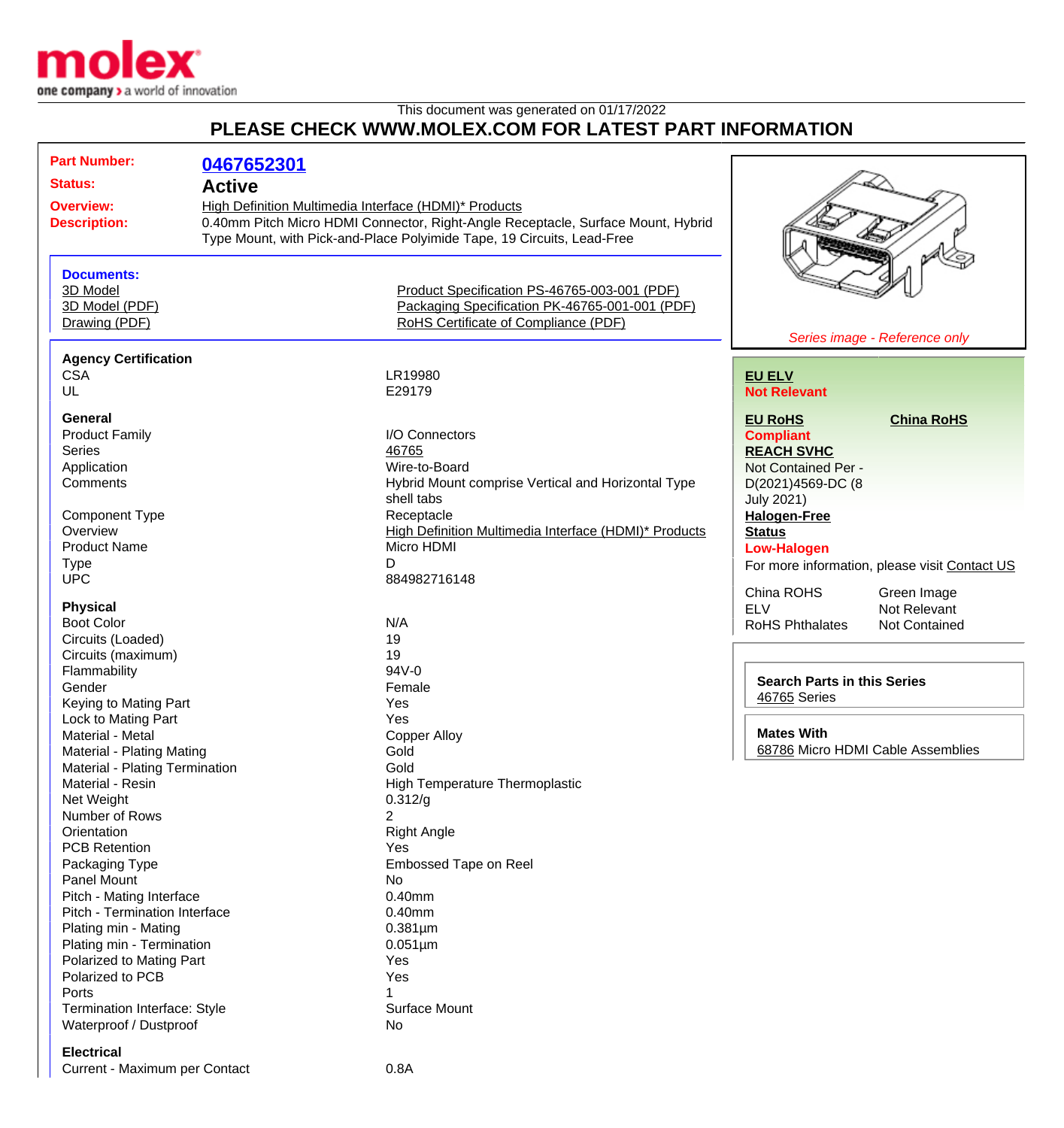| Grounding to Panel<br>Shield Type<br>Shielded<br>Voltage - Maximum                                                                                                            | Yes<br><b>Full Shield</b><br>Yes<br>30V |  |
|-------------------------------------------------------------------------------------------------------------------------------------------------------------------------------|-----------------------------------------|--|
| Solder Process Data<br>Duration at Max. Process Temperature (seconds)<br>Lead-freeProcess Capability<br>Max. Cycles at Max. Process Temperature<br>Process Temperature max. C | 010<br><b>REFLOW</b><br>002<br>260      |  |
| <b>Material Info</b>                                                                                                                                                          |                                         |  |
| <b>Reference - Drawing Numbers</b>                                                                                                                                            |                                         |  |
| Electrical Model Document                                                                                                                                                     | EE-46765-001-001                        |  |
| Packaging Specification                                                                                                                                                       | PK-46765-001-001                        |  |
| <b>Product Specification</b>                                                                                                                                                  | PS-46765-003-001                        |  |
| Sales Drawing                                                                                                                                                                 | SD-46765-001-001                        |  |

## This document was generated on 01/17/2022 **PLEASE CHECK WWW.MOLEX.COM FOR LATEST PART INFORMATION**